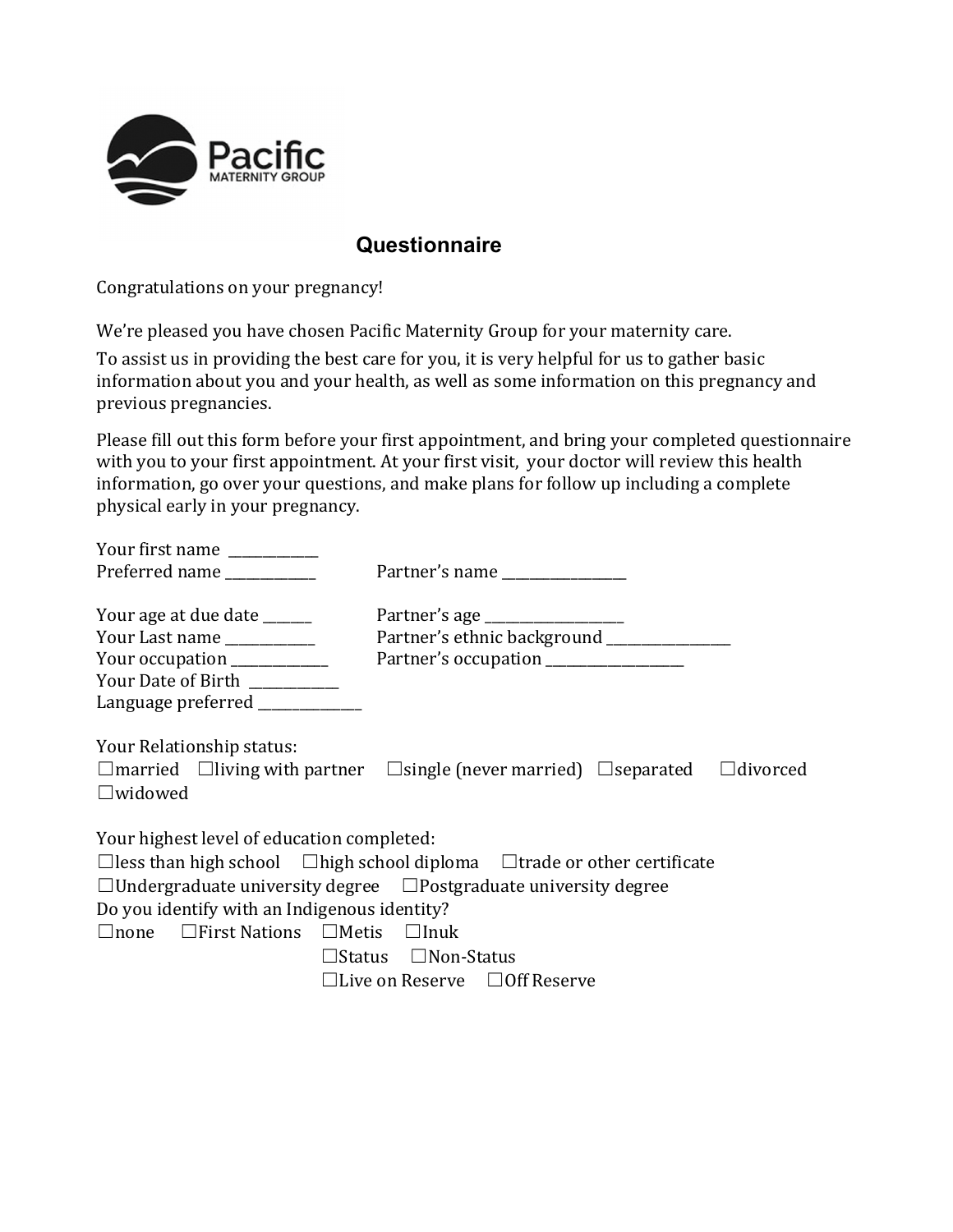## **Your Ethnicity:**

| $\Box$ Indigenous                                    |
|------------------------------------------------------|
| $\square$ European - Western (eg. English, Italian)  |
| $\square$ European - Eastern (eg. Russian, Polish)   |
| $\Box$ Asian East (eg. Chinese, Japanese, Korean)    |
| $\Box$ Asian South Indian (eg. Pakistan, Sri Lankan) |
| $\Box$ Asian South East (eg. Malaysian, Filipino)    |
| □Middle Eastern - (eg. Iranian, Lebanese)            |
| $\Box$ African                                       |
| $\Box$ Caribbean                                     |
| $\Box$ Latin American (eg. Argentinean, Chilean)     |
| $\Box$ Other                                         |

Do you have any beliefs or practices (eg Jehovah's Witness) that would influence your management in labour and delivery? \_\_\_\_\_\_\_\_\_\_\_\_\_\_\_\_\_\_\_\_\_\_\_\_\_\_\_\_\_\_\_\_\_\_\_\_\_\_\_\_\_\_\_\_\_\_\_\_\_\_\_\_

| Before getting pregnant, what contraceptive type did you use? |
|---------------------------------------------------------------|
| When did you last use contraceptives? _                       |
| Was this pregnancy planned? $\square$ Yes $\square$ No        |

### **Medication**s:

Please list any medications, including vitamins and supplements which you are currently taking or have taken since becoming pregnant:  $\Box$ preconception folic acid  $\Box$ 1st trimester folic acid

\_\_\_\_\_\_\_\_\_\_\_\_\_\_\_\_\_\_\_\_\_\_\_\_\_\_\_\_\_\_\_\_\_\_\_\_\_\_\_\_\_\_\_\_\_\_\_\_\_\_\_\_\_\_\_\_\_\_\_\_\_\_\_\_\_\_\_\_\_\_\_\_\_\_\_\_\_\_\_\_\_\_\_\_\_\_\_\_\_\_\_\_\_\_\_\_\_\_\_\_\_\_\_\_\_\_\_\_\_\_

\_\_\_\_\_\_\_\_\_\_\_\_\_\_\_\_\_\_\_\_\_\_\_\_\_\_\_\_\_\_\_\_\_\_\_\_\_\_\_\_\_\_\_\_\_\_\_\_\_\_\_\_\_\_\_\_\_\_\_\_\_\_\_\_\_\_\_\_\_\_\_\_\_\_\_\_\_\_\_\_\_\_\_\_\_\_\_\_\_\_\_\_\_\_\_\_\_\_\_\_\_\_\_\_\_\_\_\_\_\_ \_\_\_\_\_\_\_\_\_\_\_\_\_\_\_\_\_\_\_\_\_\_\_\_\_\_\_\_\_\_\_\_\_\_\_\_\_\_\_\_\_\_\_\_\_\_\_\_\_\_\_\_\_\_\_\_\_\_\_\_\_\_\_\_\_\_\_\_\_\_\_\_\_\_\_\_\_\_\_\_\_\_\_\_\_\_\_\_\_\_\_\_\_\_\_\_\_\_\_\_\_\_\_\_\_\_\_\_\_\_

\_\_\_\_\_\_\_\_\_\_\_\_\_\_\_\_\_\_\_\_\_\_\_\_\_\_\_\_\_\_\_\_\_\_\_\_\_\_\_\_\_\_\_\_\_\_\_\_\_\_\_\_\_\_\_\_\_\_\_\_\_\_\_\_\_\_\_\_\_\_\_\_\_\_\_\_\_\_\_\_\_\_\_\_\_\_\_\_\_\_\_\_\_\_\_\_\_\_\_\_\_\_\_\_\_\_\_\_\_\_

#### **Allergies**:

Please list any allergies and the reactions you had to each: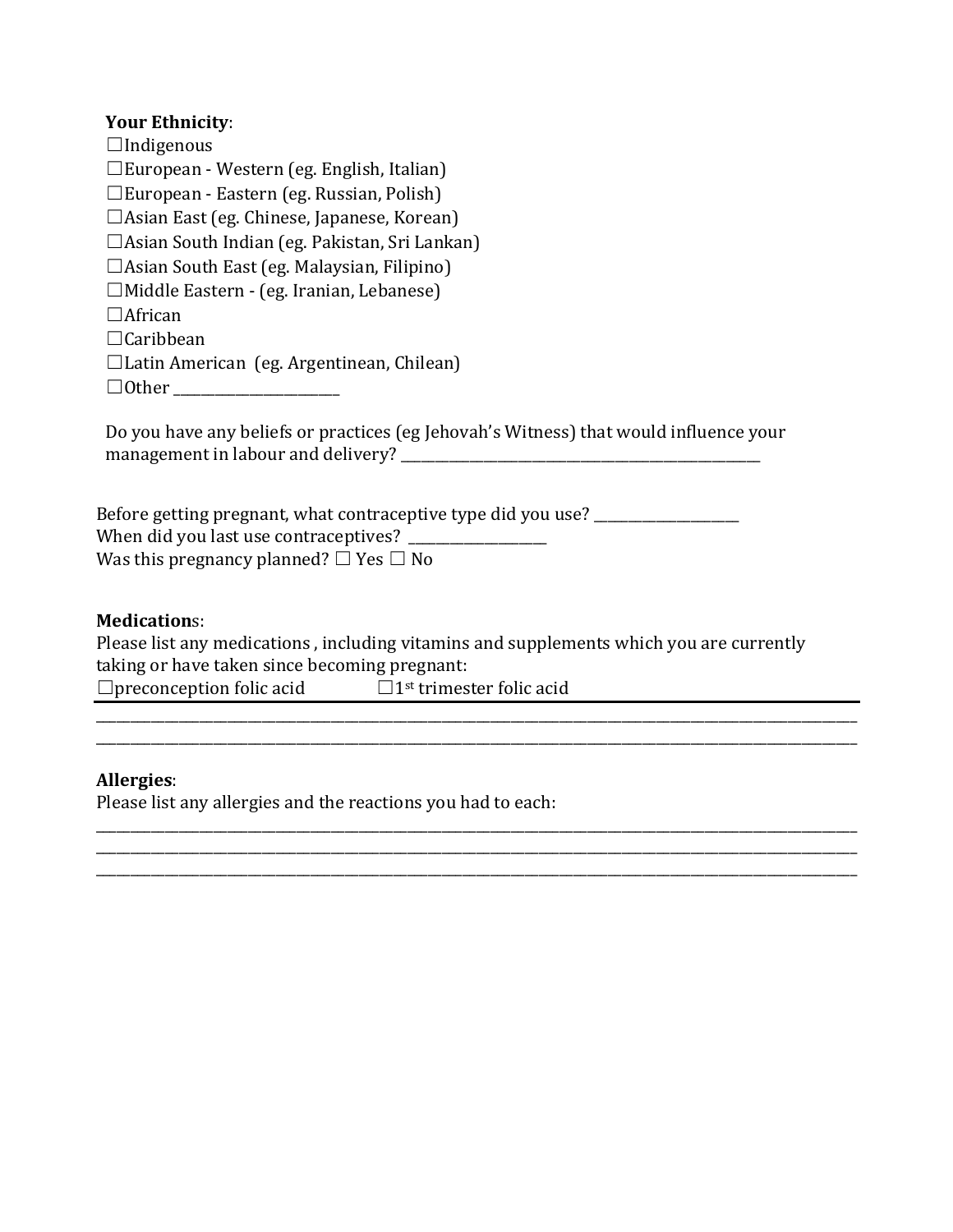## **Obstetric history:**

Have you been pregnant before? ☐Yes ☐No If so how many times? \_\_\_\_\_\_\_\_\_\_\_\_\_\_\_\_\_\_\_ How many children do you have?  $\frac{1}{2}$ 

We'll be asking you more questions about your previous pregnancies when we see you in person. If there is anything you want to make sure we discuss at the visit regarding a previous pregnancy, please feel free to make some notes in the space below:

\_\_\_\_\_\_\_\_\_\_\_\_\_\_\_\_\_\_\_\_\_\_\_\_\_\_\_\_\_\_\_\_\_\_\_\_\_\_\_\_\_\_\_\_\_\_\_\_\_\_\_\_\_\_\_\_\_\_\_\_\_\_\_\_\_\_\_\_\_\_\_\_\_\_\_\_\_\_\_\_\_\_\_\_\_\_\_\_\_\_\_\_\_\_\_\_\_\_\_\_\_\_\_\_\_\_\_\_\_\_\_ \_\_\_\_\_\_\_\_\_\_\_\_\_\_\_\_\_\_\_\_\_\_\_\_\_\_\_\_\_\_\_\_\_\_\_\_\_\_\_\_\_\_\_\_\_\_\_\_\_\_\_\_\_\_\_\_\_\_\_\_\_\_\_\_\_\_\_\_\_\_\_\_\_\_\_\_\_\_\_\_\_\_\_\_\_\_\_\_\_\_\_\_\_\_\_\_\_\_\_\_\_\_\_\_\_\_\_\_\_\_\_

| When was the first day of your last menstrual period? ______________                       |                      |  |  |  |
|--------------------------------------------------------------------------------------------|----------------------|--|--|--|
| Did you have artificial reproductive treatment to get pregnant? $\Box$ Yes $\Box$ No       |                      |  |  |  |
| Method: $\Box$ Ovarian stimulation only $\Box$ IUI only $\Box$ Ovarian stimulation and IUI |                      |  |  |  |
| $\Box$ ICSI<br>$\Box$ Other<br>$\Box$ ivf                                                  |                      |  |  |  |
| Have you had any bleeding in this pregnancy?                                               | $\Box$ Yes $\Box$ No |  |  |  |
| Are you nauseated?                                                                         | $\Box$ Yes $\Box$ No |  |  |  |
| Are you vomiting more than once a day?                                                     | $\Box$ Yes $\Box$ No |  |  |  |
| Have you had any infections in this pregnancy?                                             | $\Box$ Yes $\Box$ No |  |  |  |
| Have you had any other complications or problems in this pregnancy?                        | $\Box$ Yes $\Box$ No |  |  |  |
| Have you or your partner traveled recently? If so, where? ______________________           | $\Box$ Yes $\Box$ No |  |  |  |
| When was your last pap smear? ______________                                               |                      |  |  |  |
| Any history of abnormal paps? (If so, when? ______________)                                | $\Box$ Yes $\Box$ No |  |  |  |
|                                                                                            |                      |  |  |  |
| In your family, does anyone have any of the following problems:                            |                      |  |  |  |
| Babies or children with heart disease                                                      | $\Box$ Yes $\Box$ No |  |  |  |
| High blood pressure                                                                        | $\Box$ Yes $\Box$ No |  |  |  |
| <b>Diabetes</b>                                                                            | $\Box$ Yes $\Box$ No |  |  |  |
| Alcohol or drug abuse                                                                      | $\Box$ Yes $\Box$ No |  |  |  |
| Blood clot in the legs (DVT) or bleeding / clotting problems                               | $\Box Yes \Box No$   |  |  |  |
| Have any babies in your family or your partner's family been born with                     |                      |  |  |  |
| a birth defect or genetic problem, or died when they were a baby?                          | $\Box$ Yes $\Box$ No |  |  |  |
| Please give details for any of the above issues that run in your family:                   |                      |  |  |  |
|                                                                                            |                      |  |  |  |
|                                                                                            |                      |  |  |  |

\_\_\_\_\_\_\_\_\_\_\_\_\_\_\_\_\_\_\_\_\_\_\_\_\_\_\_\_\_\_\_\_\_\_\_\_\_\_\_\_\_\_\_\_\_\_\_\_\_\_\_\_\_\_\_\_\_\_\_\_\_\_\_\_\_\_\_\_\_\_\_\_\_\_\_\_\_\_\_\_\_\_\_\_\_\_\_\_\_\_\_\_\_\_\_\_\_\_\_\_\_\_\_\_\_\_\_\_\_\_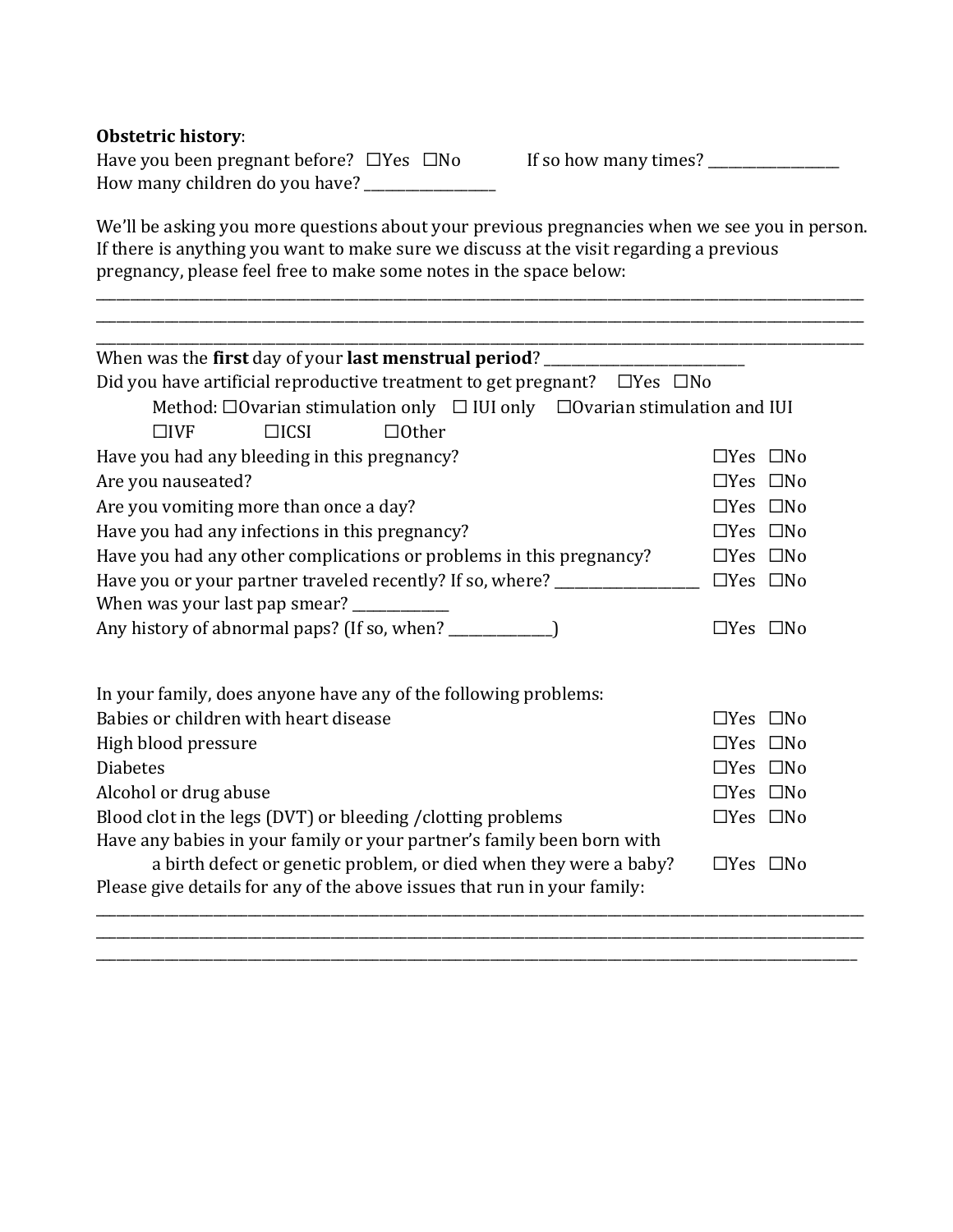| <b>Medical history:</b>                                                                                |                            |
|--------------------------------------------------------------------------------------------------------|----------------------------|
| Have you ever struggled with your mood after a pregnancy?                                              | $\Box$ Yes $\Box$ No       |
| Have you ever had an eating disorder (anorexia or bulimia or overeating)?                              | $\Box$ Yes<br>$\square$ No |
| Are there any other problems you have had with your health?                                            | $\Box$ Yes $\Box$ No       |
| Please give more details of any of the above problems with your health:                                |                            |
|                                                                                                        |                            |
|                                                                                                        |                            |
| Have you had Hypertension before, or previous hypertension in pregnancy?                               | $\Box$ Yes $\Box$ No       |
| Have you had any Bowel or bladder problems?                                                            | $\Box$ Yes $\Box$ No       |
| Have you had any gyne problems or procedures to the uterus or cervix?                                  | $\Box$ Yes $\Box$ No       |
| Have you had any thromboembolic problems or blood clots?                                               | $\Box$ Yes $\Box$ No       |
| Have you had Diabetes? □type 1 □type 2 □ Gestational Diabetes                                          | $\Box$ Yes $\Box$ No       |
| Have you had any thyroid problems?                                                                     | $\Box$ Yes $\Box$ No       |
| Have you had any mental health conditions?                                                             | $\Box$ Yes $\Box$ No       |
| Please specify:                                                                                        |                            |
| $\Box$ anxiety $\Box$ depression $\Box$ Bipolar $\Box$ Eating disorder $\Box$ Other                    |                            |
| Have you had substance use disorder?                                                                   | $\Box$ Yes $\Box$ No       |
| □ on methadone treatment □ on suboxone treatment                                                       |                            |
|                                                                                                        |                            |
| Have you had any infectious diseases like chicken pox, herpes simplex virus? $\Box$ Yes $\Box$ No      |                            |
|                                                                                                        |                            |
|                                                                                                        |                            |
| Have you received immunizations for: $\Box$ Flu shot $\Box$ Tdap $\Box$ Covid-19                       | $\square$ Yes $\square$ No |
| Lifestyle history:                                                                                     |                            |
| Do you have questions about diet in pregnancy?                                                         | $\Box$ Yes $\Box$ No       |
| Please give more details about your concerns:                                                          |                            |
|                                                                                                        |                            |
|                                                                                                        |                            |
| Do you have good financial support?                                                                    | $\Box$ Yes $\Box$ No       |
| Do you have adequate housing and food?                                                                 | $\square$ Yes $\square$ No |
| Do you have access to transportation?                                                                  | $\Box$ Yes $\Box$ No       |
| Do you feel safe?                                                                                      | $\square$ Yes $\square$ No |
| Has your partner or anyone been violent to you?                                                        | $\Box$ Yes $\Box$ No       |
| Are you concerned about the safety of you or your baby or other children at home? $\Box$ Yes $\Box$ No |                            |
| How many drinks of Alcohol per week have you had in the 3 months before pregnancy? ______              |                            |
| How many drinks per week of Alcohol do you drink now? ___________________                              |                            |
| Do you drink 4 or more drinks at a time?                                                               | $\Box$ Yes $\Box$ No       |
| How many cigarettes did you smoke per day in the 3 months before pregnancy? _________                  |                            |
| How many cigarettes do you smoke per day now during pregnancy? _______                                 |                            |
| Are you exposed to second hand smoke?                                                                  | $\Box$ Yes $\Box$ No       |
| Have you quit smoking cigarettes? (if so, quit date: ____________________________                      | $\Box$ Yes $\Box$ No       |
|                                                                                                        |                            |